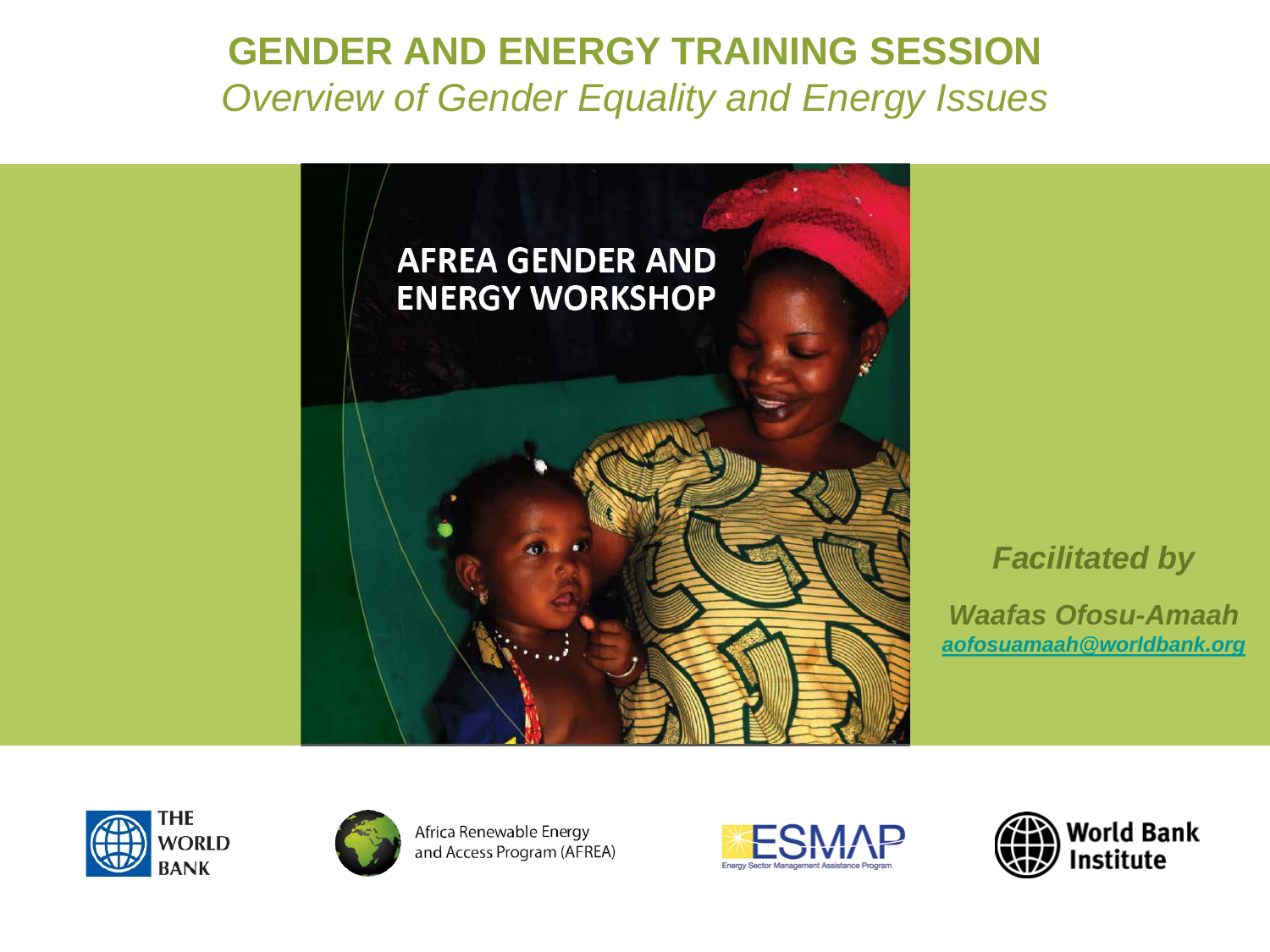

### **GENDER and ENERGY e-learning Module**





### **TOPIC 1**

Overview of Gender Equality and Energy Issues

**DRAFT – NOT FOR CITATION OR CIRCULATION**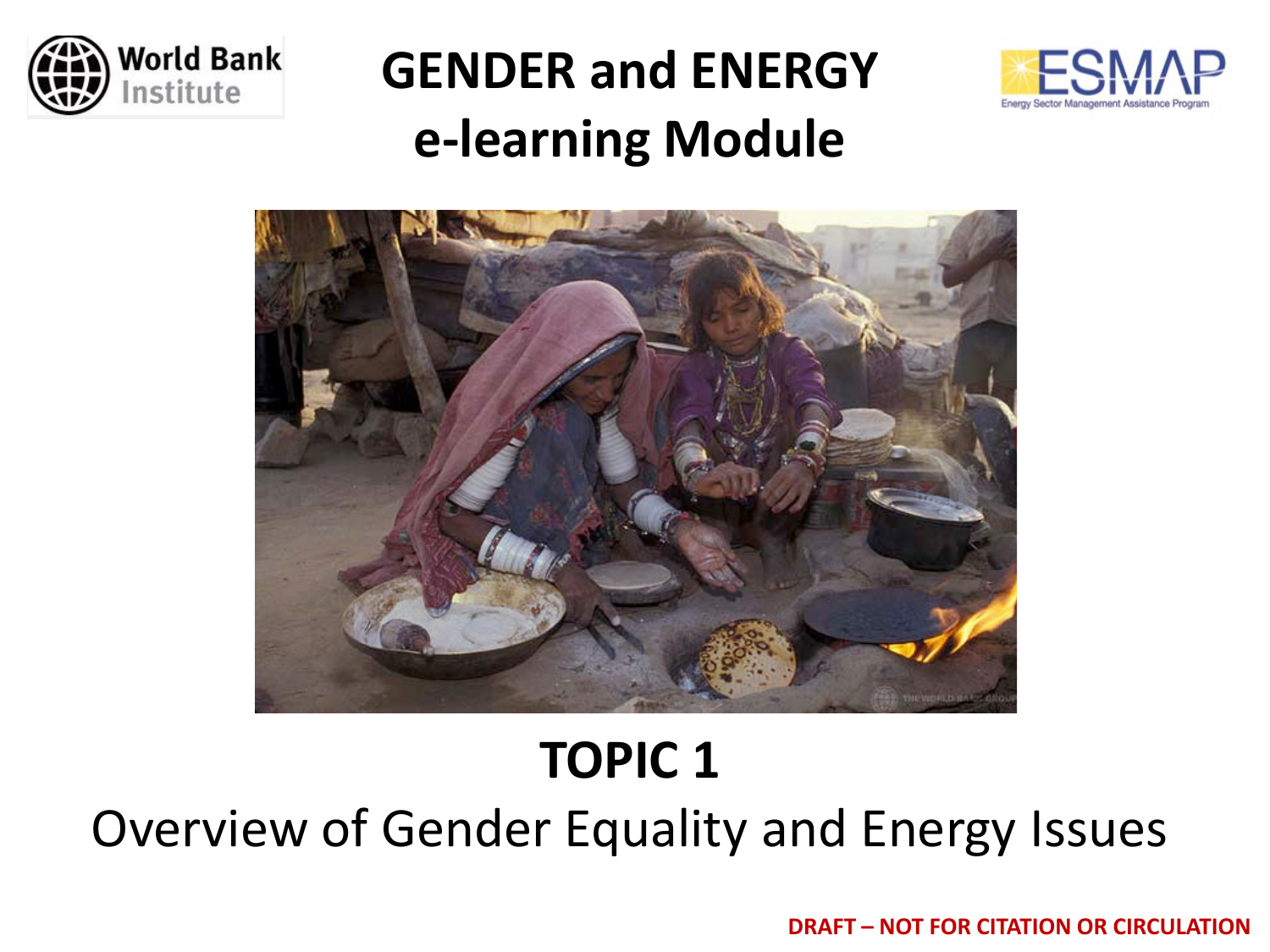### Does gender equality matter for development?



Gender equality is important for two reasons:

- It is an *intrinsic human right,* thus a core development objective in itself.
- It is an *instrument for development.*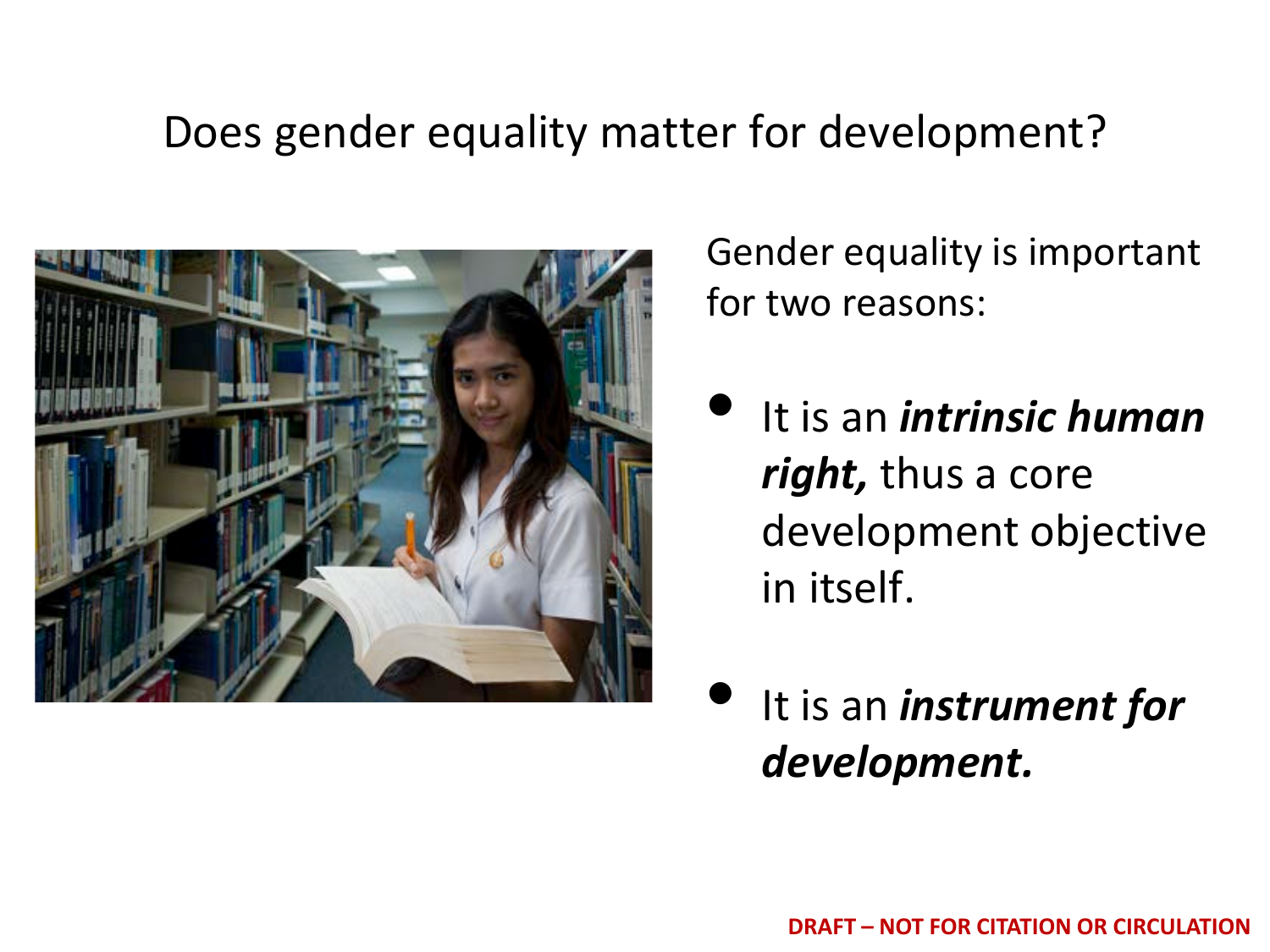### Gender equality has changed for the better

In the last decades, women's lives have improved greatly, often at a rapid pace -- but progress has been uneven.

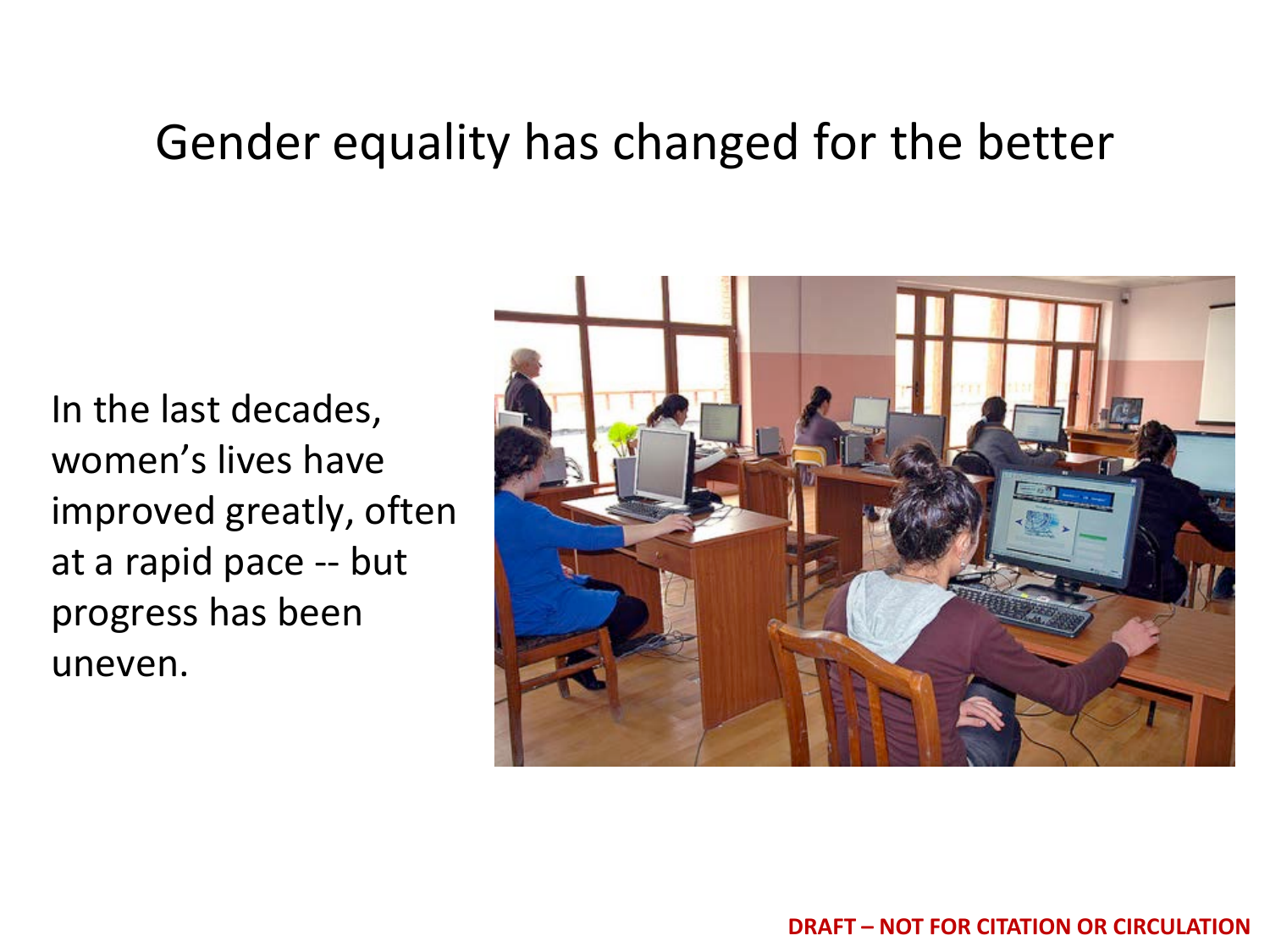#### **Where does gender inequality persist?**

- •In human and physical capital *endowments*;
- •In *economic opportunities*;
- In the ability to make choices or achieve desired outcomes (*agency*).

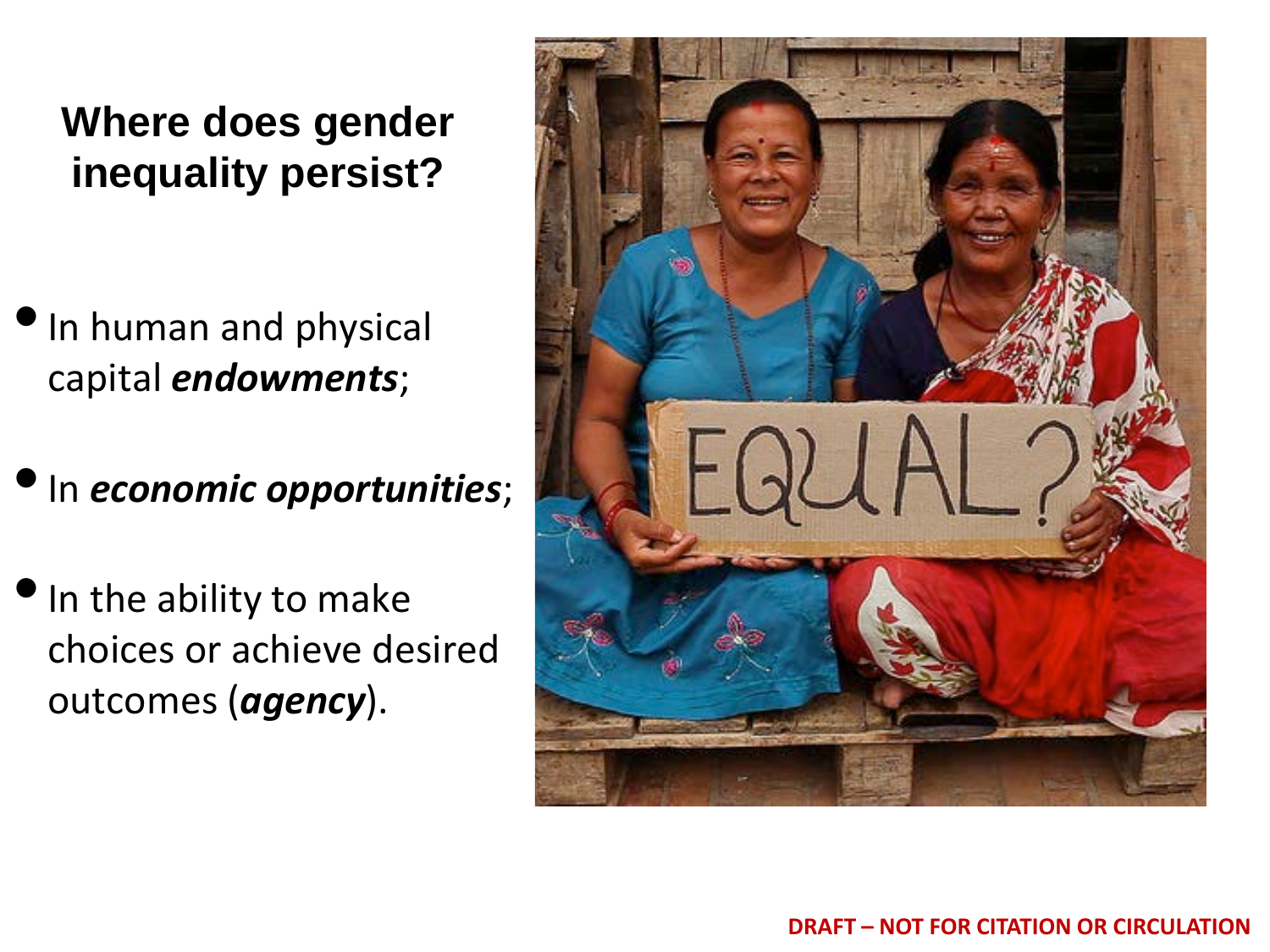## Energy and Development







- Poverty reduction and shared prosperity cannot be achieved without economic growth.
- Universal access to reliable modern energy is essential for economic growth and social development.



HOMES, BUILDINGS,<br>& MANUFACTURING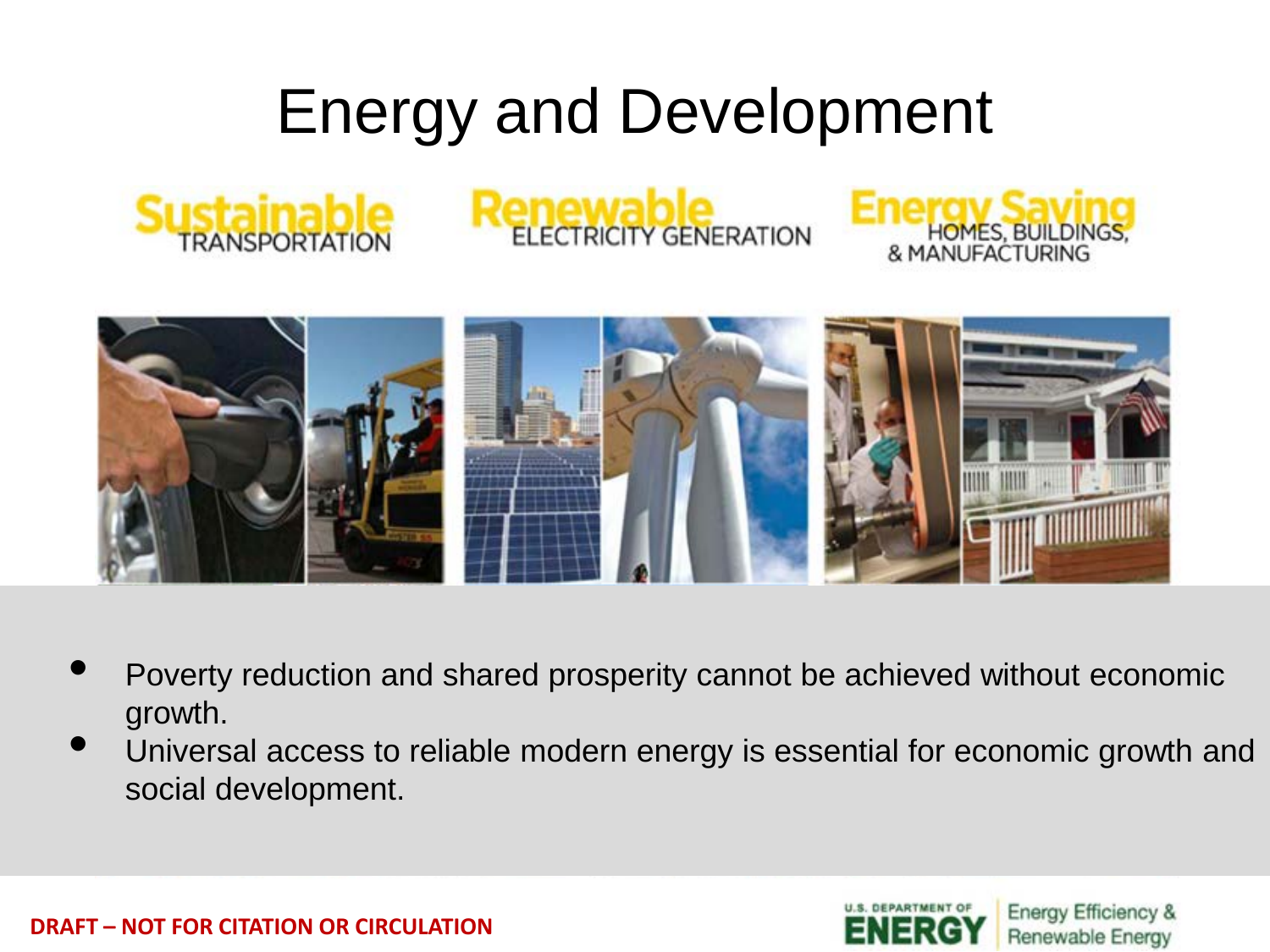## Access to modern energy and the MDGs

Energy is a critical input for the achievement of all the MDGs, but especially:

- eradicating extreme poverty and hunger,
- achieving universal primary education,
- empowering women,
- reducing child mortality, improving maternal health and reducing diseases, and
- ensuring environmental sustainability

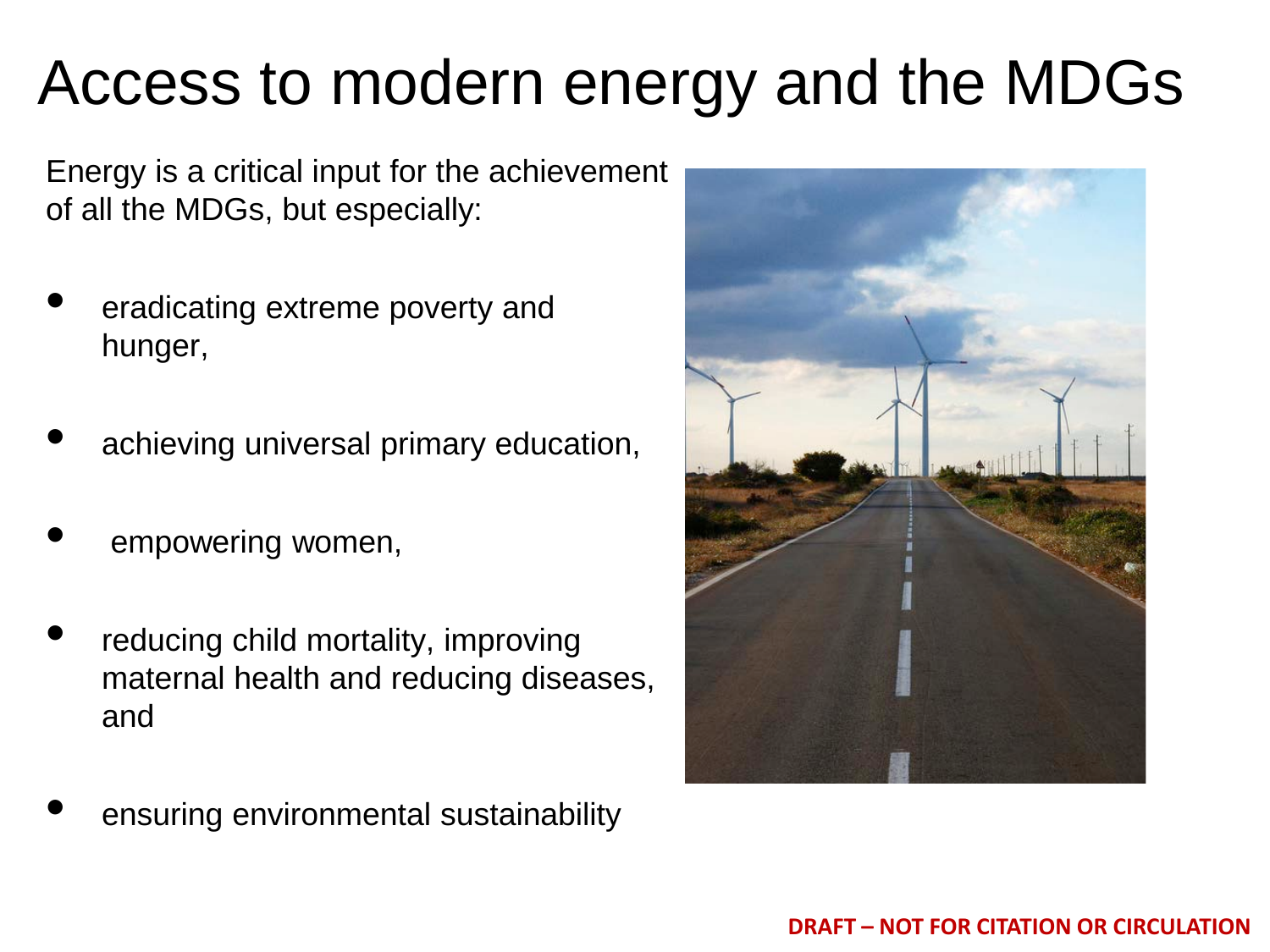### Primary sources of energy

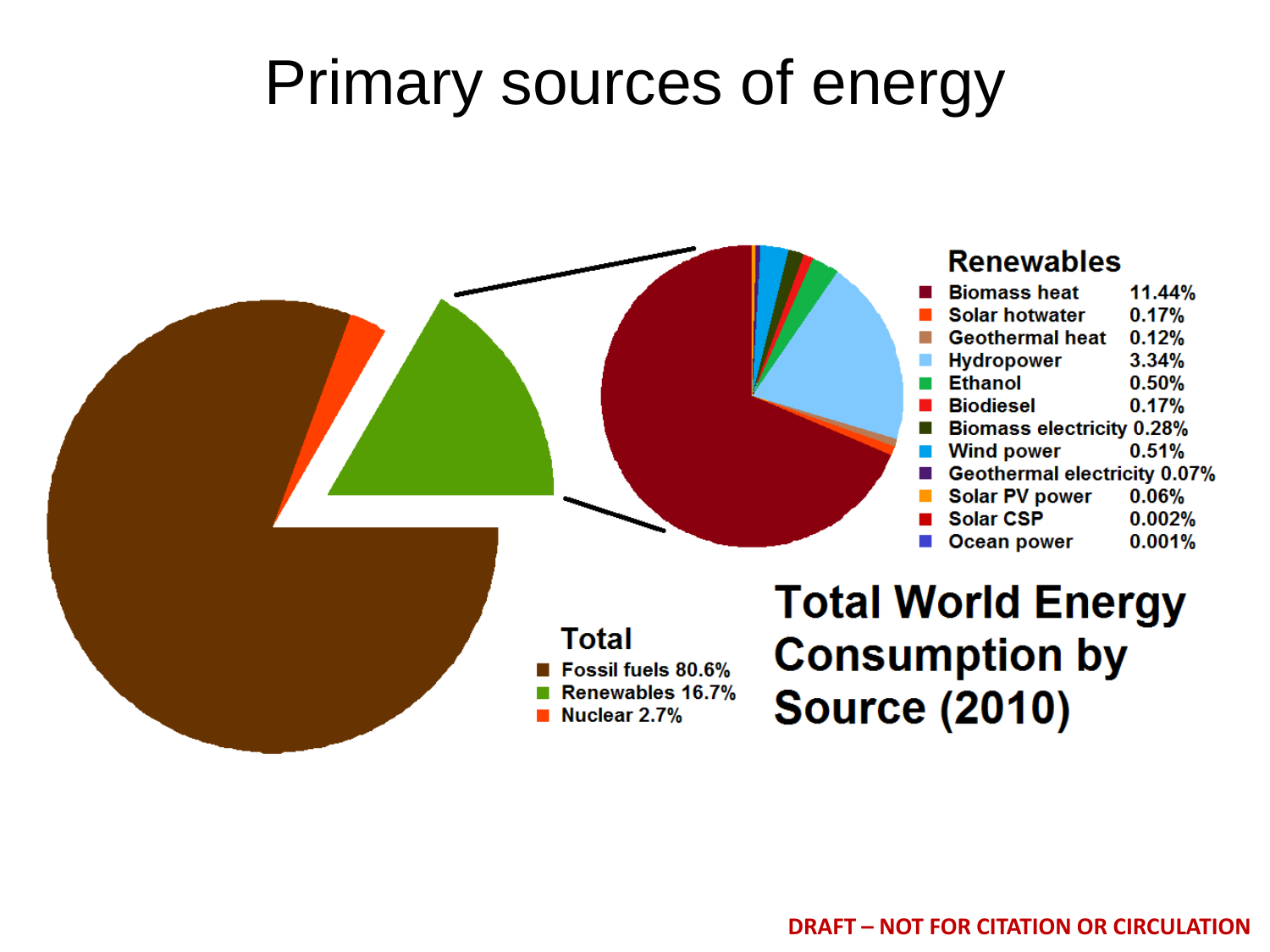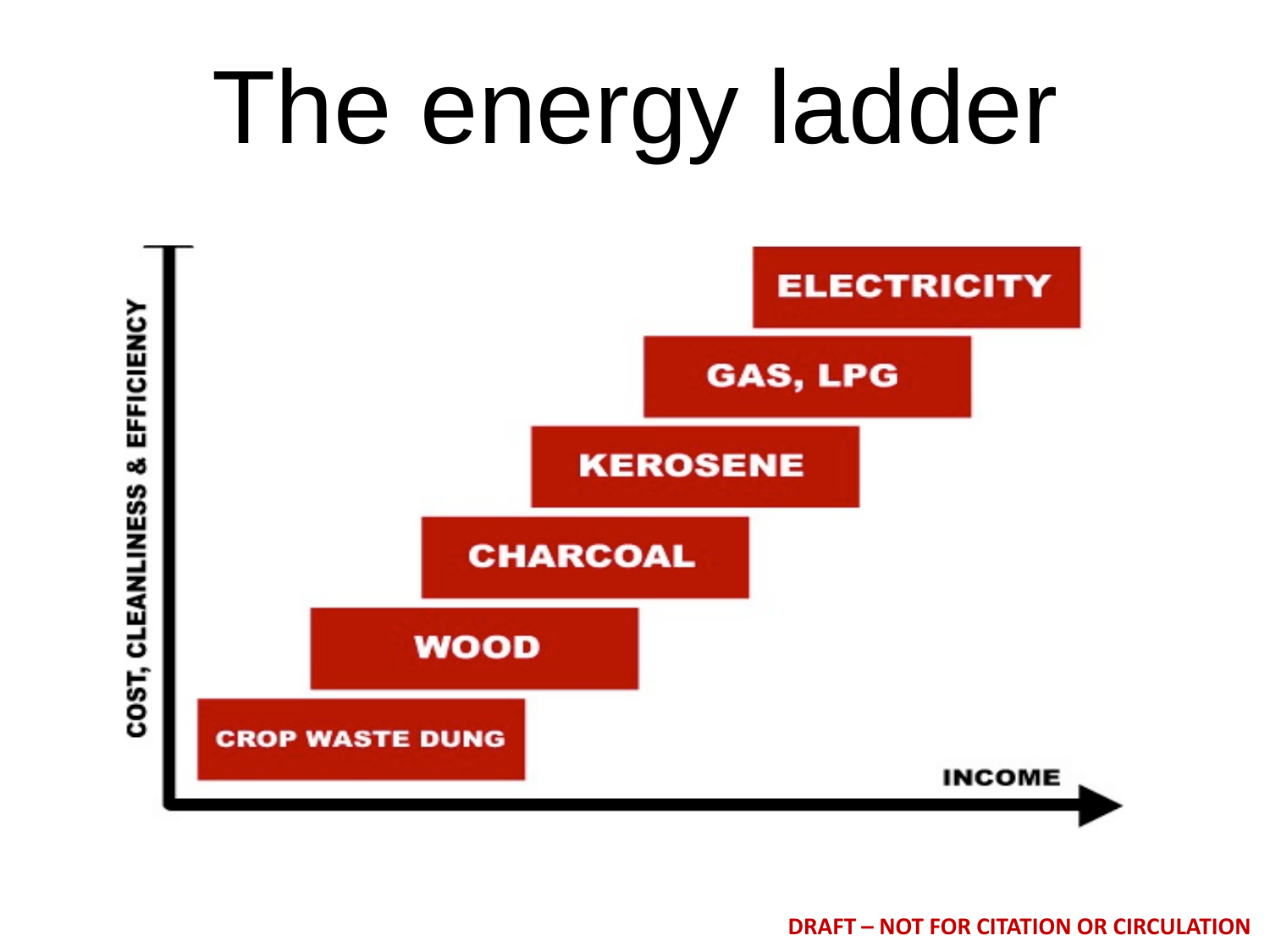## Why gender matters in the energy sector



- Access, use and impact of energy services
- Household energy
- Business/finance
- Large infrastructure
- **Awareness**
- Energy planning
- **Participation**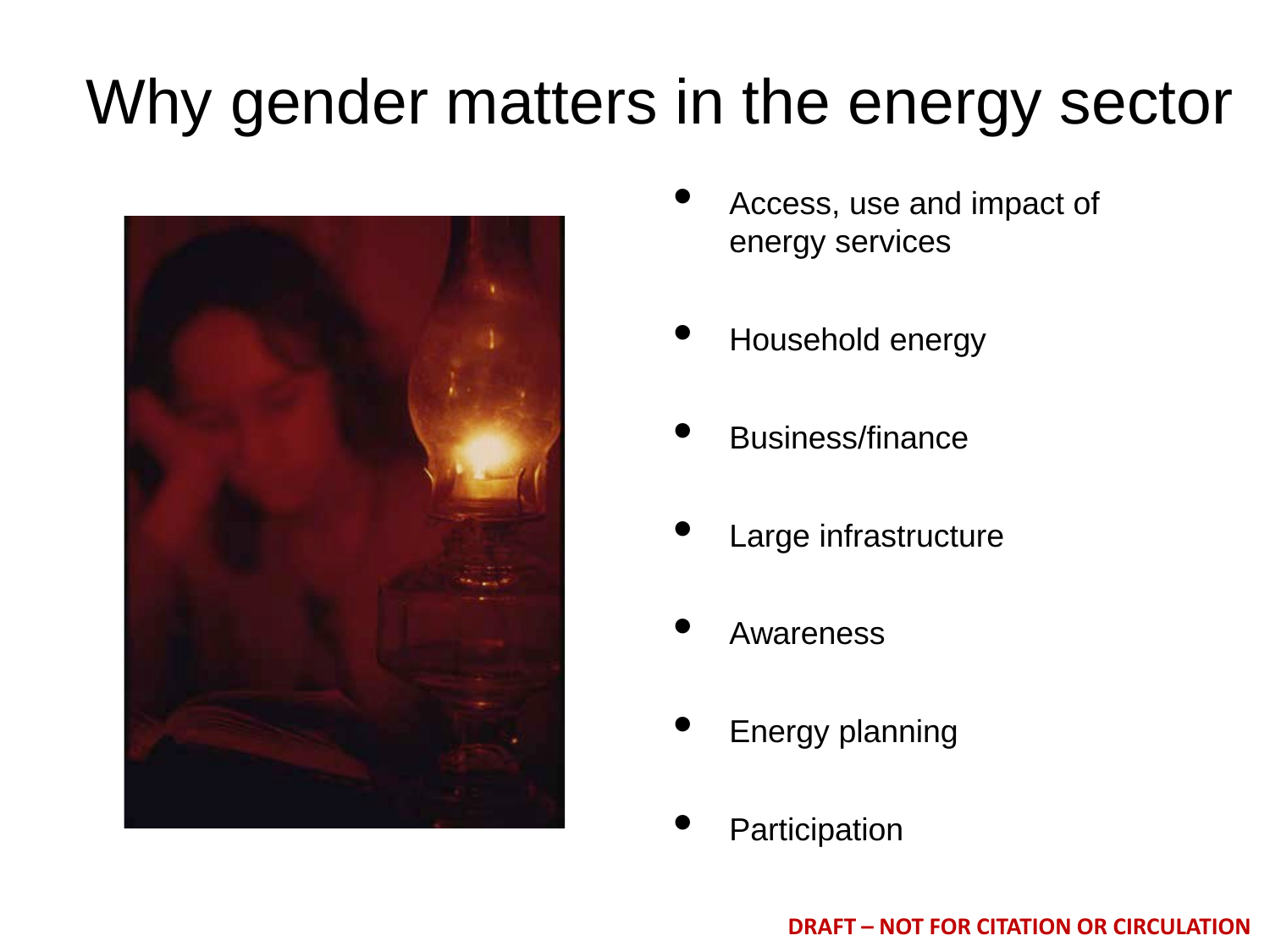### Energy services, gender and development

- Energy services are essential to support development.
- Gender disparities in access to modern energy result in women experiencing more energy poverty than men.

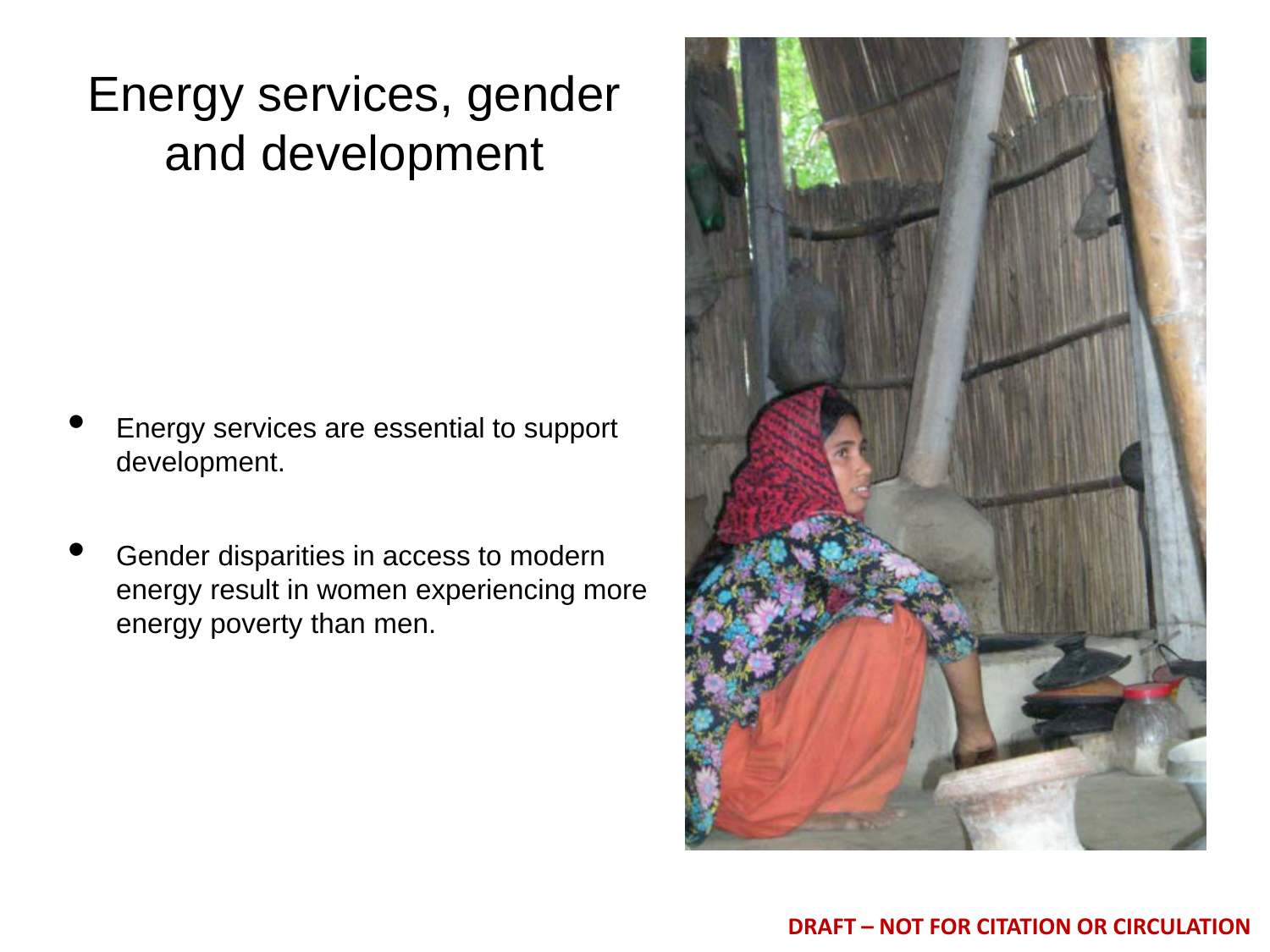# Energy Poverty by Region



**DRAFT – NOT FOR CITATION OR CIRCULATION**